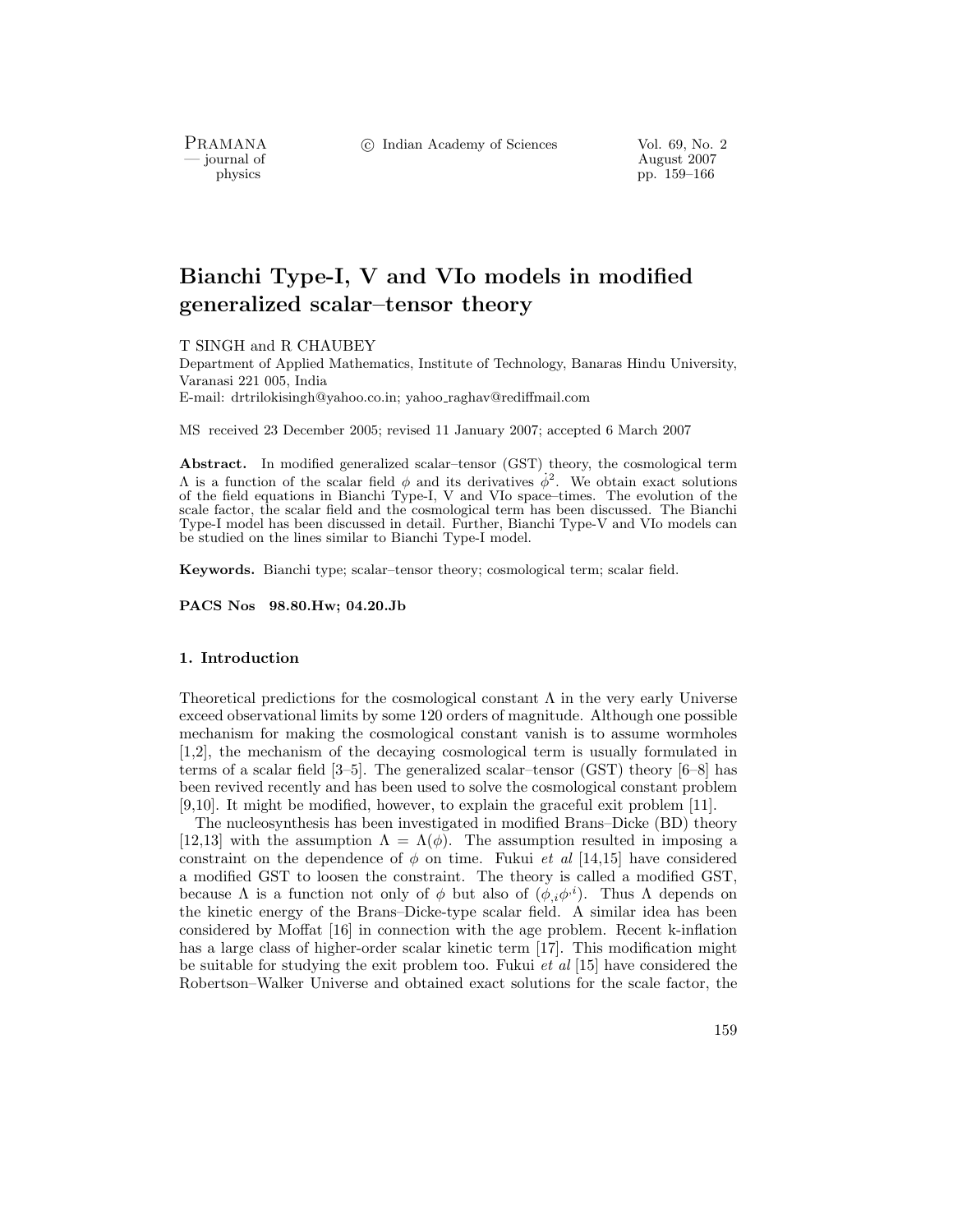scalar field and the cosmological term which evolve with a different dependence on time for each era of the Universe. The 'cosmological constant' and flatness problems are examined in the simple case of a flat Universe. A correspondence with solutions of five-dimensional space–time–matter (STM) theory [18,19] has also been pointed out.

In the present work we have considered exact solutions of the field equations in Bianchi Type-I, V and VIo space–times. The evolution of scale factor, the scalar field and the cosmological term has been examined. Bianchi Type-III and Kantowski–Sachs models can be studied on similar lines, but we have not been able to find a solution for scalar field  $\phi$ .

## **2. Basic field equations**

The action principle of the modified GST theory [14] is

$$
0 = \delta \int \left\{ \phi[R + 2\Lambda(\phi, \phi_{,i}\phi^{,i})] + \left(\frac{16\pi}{c^4}\right)L_m - \omega(\phi)\left(\frac{\phi_{,i}\phi^{,i}}{\phi}\right)\right\} \sqrt{-g} \, d\Omega \qquad (2.1)
$$

where  $i = 0, 1, 2, 3$ . The variation leads to the following field equations for the metric fields  $g_{ij}$ :

$$
R_{ij} - \frac{1}{2} g_{ij} R = \left(\frac{8\pi}{c^4}\right) (T_{ij} + T_{ij}(\phi)).
$$
\n(2.2)

Here  $R_{ij}$  is the Ricci tensor and  $R = g^{ij} R_{ij}$ .  $T_{ij}$  is the energy–momentum tensor of matter, and the energy–momentum tensor of the scalar field is defined as [3]

$$
\frac{8\pi}{\phi c^4} T_{ij}(\phi) \equiv \frac{\omega}{\phi^2} \left( \phi_{,i} \phi_{,j} - \frac{1}{2} g_{ij} b \right) + \frac{1}{\phi} (\phi_{;ij} - g_{ij} \Box \phi) + g_{ij} \Lambda - 2 \frac{\partial \Lambda}{\partial b} \phi_{,i} \phi_{,j} \tag{2.3}
$$

where  $b = \phi_{i} \phi^{i}$ . The field equation for  $\phi$  is

$$
R + 2\Lambda + 2\phi \frac{\partial \Lambda}{\partial \phi} - 4 \frac{\partial}{\partial x^l} \left( \phi \frac{\partial \Lambda}{\partial b} \right) \phi^l - 4\phi \frac{\partial \Lambda}{\partial b} \Box \phi = \frac{\omega}{\phi^2} b - \frac{2\omega}{\phi} \Box \phi - \frac{b}{\phi} \frac{d\omega}{d\phi}.
$$
 (2.4)

Equation (2.4) ensures that the conservation law  $T_i^k$ ; $k = 0$  holds, as required.<br>hen  $\Lambda = \Lambda(\phi)$  only the field equations reduce to those obtained by Endo and When  $\Lambda = \Lambda(\phi)$  only, the field equations reduce to those obtained by Endo and Fukui [12] (see also Singh and Singh [20]). From eqs (2.2) and (2.4) we have

$$
R_{ij} = \Lambda g_{ij} + 2 \frac{\partial \Lambda}{\partial b} \left[ \phi_{,i} \phi_{,j} - \frac{1}{2} g_{ij} (\phi_{,l} \phi^{,l}) \right] + \frac{\omega}{\phi^2} \phi_{,i} \phi_{,j} + \frac{8\pi}{\phi c^4} \left( T_{ij} - \frac{1}{2} g_{ij} T \right) + \frac{1}{\phi} \phi_{,i} \, j_j + \frac{1}{2\phi} g_{ij} \Box \phi
$$
 (2.5)

160 *Pramana – J. Phys.,* **Vol. 69, No. 2, August 2007**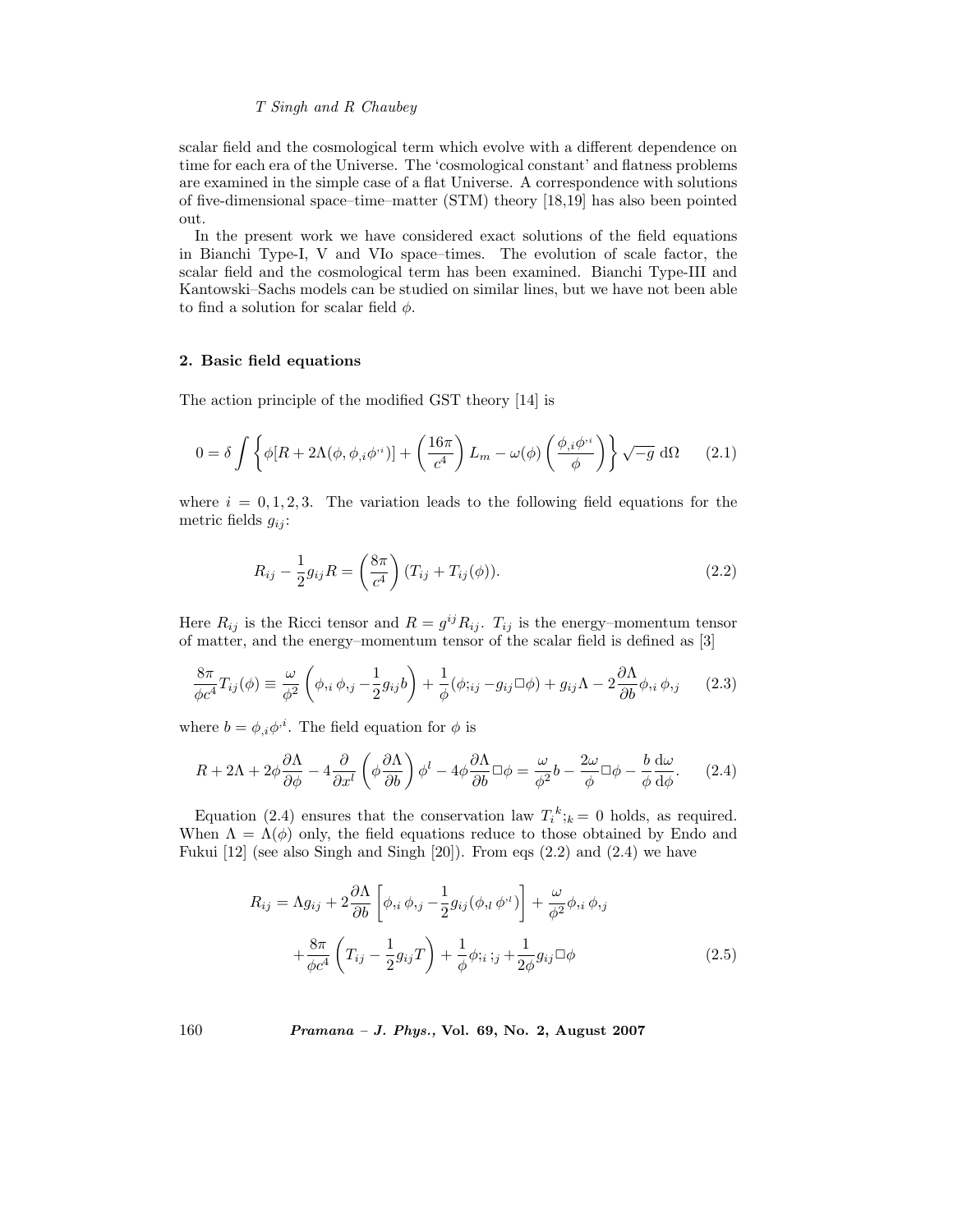*Modified generalized scalar–tensor theory*

# **3. Bianchi Type-I model**

The Bianchi Type-I metric is

$$
ds^2 = dt^2 - a_1^2 dx^2 - a_2^2 dy^2 - a_3^2 dz^2,
$$
\n(3.1)

where  $a_i$  ( $i = 1, 2, 3$ ) are functions of t only. We take  $\phi = \phi(t)$ . For the metric (3.1) the field eqs  $(2.4)$  and  $(2.5)$  lead to

$$
3\dot{H} + H_1^2 + H_2^2 + H_3^2 = \Lambda + \frac{\partial \Lambda}{\partial b} \dot{\phi}^2 + \omega \left(\frac{\dot{\phi}}{\phi}\right)^2 + \frac{4\pi}{\phi} (\rho + 3p)
$$

$$
+ \frac{3}{2} \frac{\ddot{\phi}}{\phi} + \frac{3H}{2} \left(\frac{\dot{\phi}}{\phi}\right)
$$
(3.2)

$$
3HH_1 + \dot{H}_1 = \Lambda - \frac{\partial \Lambda}{\partial b} \dot{\phi}^2 - \frac{4\pi}{\phi} (\rho - p) + H_1 \left(\frac{\dot{\phi}}{\phi}\right) + \frac{1}{2} \frac{\ddot{\phi}}{\phi} + \frac{3H}{2} \left(\frac{\dot{\phi}}{\phi}\right) \tag{3.3}
$$

$$
3HH_2 + \dot{H}_2 = \Lambda - \frac{\partial \Lambda}{\partial b} \dot{\phi}^2 - \frac{4\pi}{\phi} (\rho - p) + H_2 \left(\frac{\dot{\phi}}{\phi}\right) + \frac{1}{2} \frac{\ddot{\phi}}{\phi} + \frac{3H}{2} \left(\frac{\dot{\phi}}{\phi}\right) \tag{3.4}
$$

$$
3HH_3 + \dot{H}_3 = \Lambda - \frac{\partial \Lambda}{\partial b} \dot{\phi}^2 - \frac{4\pi}{\phi} (\rho - p) + H_3 \left(\frac{\dot{\phi}}{\phi}\right) + \frac{1}{2} \frac{\ddot{\phi}}{\phi} + \frac{3H}{2} \left(\frac{\dot{\phi}}{\phi}\right) \tag{3.5}
$$

$$
2\Lambda + 2\phi \frac{\partial \Lambda}{\partial \phi} + 2\frac{\partial}{\partial t} \left(\frac{\omega}{\phi}\right) \dot{\phi} + \omega \left(\frac{\dot{\phi}}{\phi}\right)^2 - \frac{\dot{\phi}^2}{\phi} \frac{\partial \omega}{\partial \phi} = R.
$$
 (3.6)

Here  $H_i = \dot{a}_i/a_i$ ,  $i = 1, 2, 3$  are Hubble parameters and  $V = (a_1a_2a_3)$ . We assume that

$$
\frac{\partial \Lambda}{\partial \dot{\phi}^2} = -\frac{\omega}{2\phi^2}.\tag{3.7}
$$

Using eq.  $(3.7)$  in  $(3.6)$  we have

$$
R = 6\dot{H} + H_1^2 + H_2^2 + H_3^2 + 9H^2 = 0
$$
\n(3.8)

Now adding eqs  $(3.3)$ – $(3.5)$  we get

$$
9H^2 + \dot{H}_1 + \dot{H}_2 + \dot{H}_3 = 3\Lambda - 3\frac{\partial \Lambda}{\partial b}\dot{\phi}^2 - \frac{12\pi}{\phi}(\rho - p) + \frac{3}{2}\frac{\ddot{\phi}}{\phi} + \frac{15H}{2}\frac{\ddot{\phi}}{\phi}.
$$
 (3.9)

We now take  $\omega = \text{const.}$ ,  $\Lambda = -\frac{\omega}{2\phi^2} \dot{\phi}^2$ . For eq. (3.8) we can have the Kasner metric coefficients

*Pramana – J. Phys.,* **Vol. 69, No. 2, August 2007** 161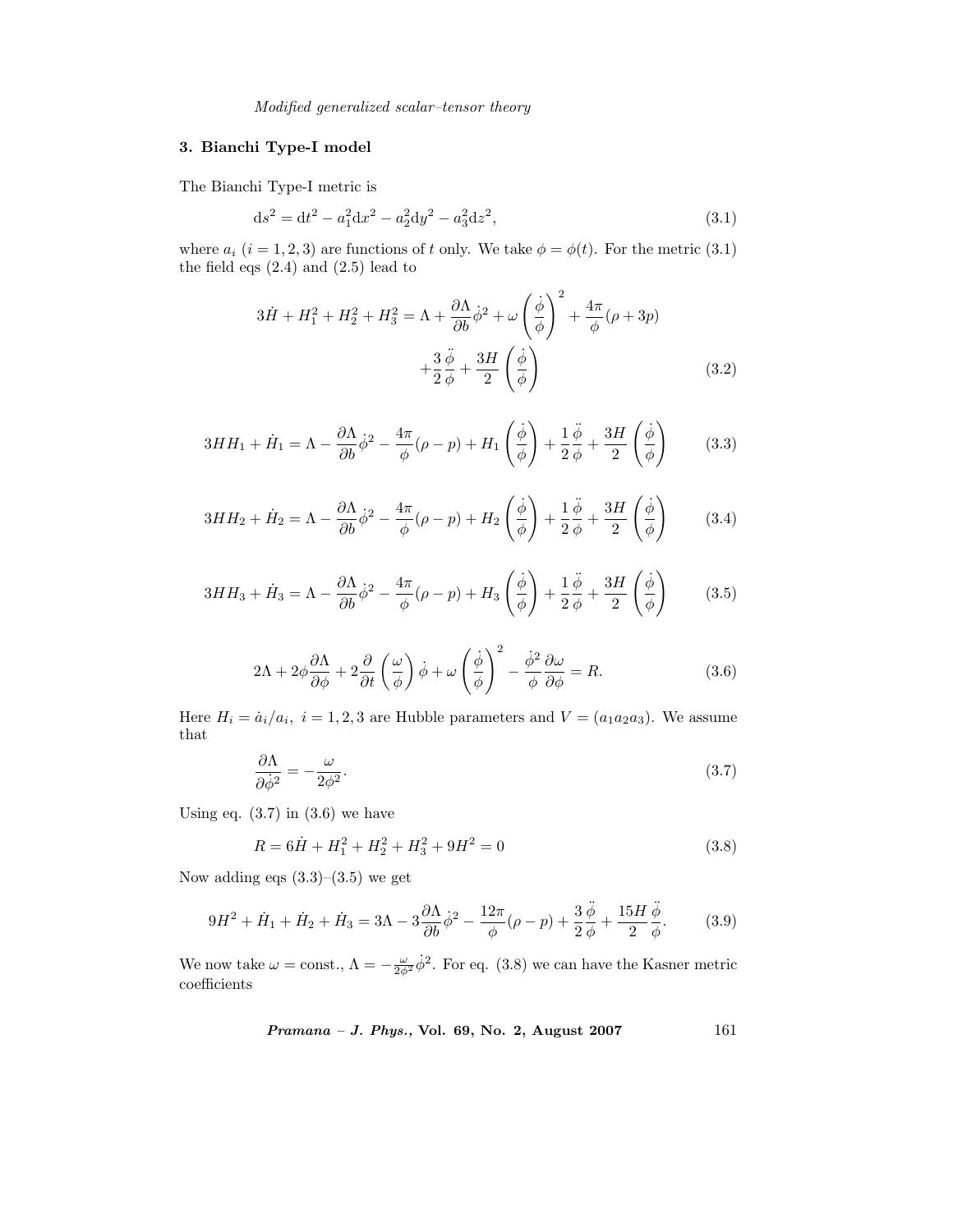$$
a_1(t) = t^{p_1}, \ a_2(t) = t^{p_2}, \ a_3(t) = t^{p_3}, \tag{3.10}
$$

where  $p_i$   $(i = 1, 2, 3)$  satisfy

$$
p_1 + p_2 + p_3 = 1, \quad p_1^2 + p_2^2 + p_3^2 = 1.
$$
\n(3.11)

The energy conservation equation leads to

$$
\dot{\rho} + (\rho + p)\frac{\dot{V}}{V} = 0.
$$
\n(3.12)

For the perfect fluid we take equation of state as

$$
p = \gamma \rho, \quad \gamma = \text{const.} \tag{3.13}
$$

Using eq. (3.13) in (3.12), we get

$$
\rho = \rho_0 \ V^{-(1+\gamma)}, \quad \rho_0 = \text{const.}
$$
\n(3.14)

From eqs (3.10) and (3.11) we have  $V = t$ . Then eq. (3.14) reduces to

$$
\rho = \rho_0 \ t^{-(1+\gamma)}.\tag{3.15}
$$

Using eqs  $(3.10), (3.11)$  and  $(3.15)$  in eq.  $(3.2)$  we get

$$
3t^{2}\frac{d^{2}\phi}{dt^{2}} + t\frac{d\phi}{dt} = -8\pi\rho_{0}(1+3\gamma)t^{1-\gamma}.
$$
 (3.16)

Now we consider the solution of eq. (3.16) in some physically interesting cases.

*Case* I.  $\gamma \neq 1$ ,  $\gamma \neq 1/3$ . Then  $\phi = C_1 + C_2 t^{2/3} - \frac{8\pi \rho_0 (1+3\gamma)}{(3\gamma^2-4\gamma+1)} t^{1-\gamma}$ . *Case* II.  $\gamma = 1$  (Zeldovich fluid). Then  $\phi = C_3 - 12\pi\rho_0 + 16\pi\rho_0 \log t$ .<br>*Case* III  $\gamma = 1/3$  (disordered radiation). Then  $\phi = C_4 + 24\pi\rho_0 t^{2/3}$ . *Case* III.  $\gamma = 1/3$  (disordered radiation). Then  $\phi = C_4 + 24\pi \rho_0 t^{2/3}$ .<br>*Case* IV  $\gamma = 0$  (dust)  $\phi = C_4 + 16\pi \rho_0 t$ *Case* IV.  $\gamma = 0$  (dust).  $\phi = C_5 + 16\pi \rho_0 t$ .

With the increase of t, the volume V and scalar field  $\phi$  increase but pressure p and density  $\rho$  decrease.

## **4. Bianchi Type-V model**

The Bianchi Type-V metric is

$$
ds^{2} = dt^{2} - a_{1}^{2}dx^{2} - a_{2}^{2}e^{-2mx}dy^{2} - a_{3}^{2}e^{-2mx}dz^{2},
$$
\n(4.1)

where  $m = \text{const.}$  and  $a_1, a_2, a_3$  are functions of t only. We take  $\phi = \phi(t)$ . For the metric  $(4.1)$  the field eqs  $(2.4)$  and  $(2.5)$  lead to

$$
3\dot{H} + H_1^2 + H_2^2 + H_3^2 = \Lambda + \frac{\partial \Lambda}{\partial b} \dot{\phi}^2 + \omega \left(\frac{\dot{\phi}}{\phi}\right)^2 + \frac{4\pi}{\phi} (\rho + 3p)
$$

$$
+ \frac{3}{2} \frac{\ddot{\phi}}{\phi} + \frac{3H}{2} \left(\frac{\dot{\phi}}{\phi}\right)
$$
(4.2)

162 *Pramana – J. Phys.,* **Vol. 69, No. 2, August 2007**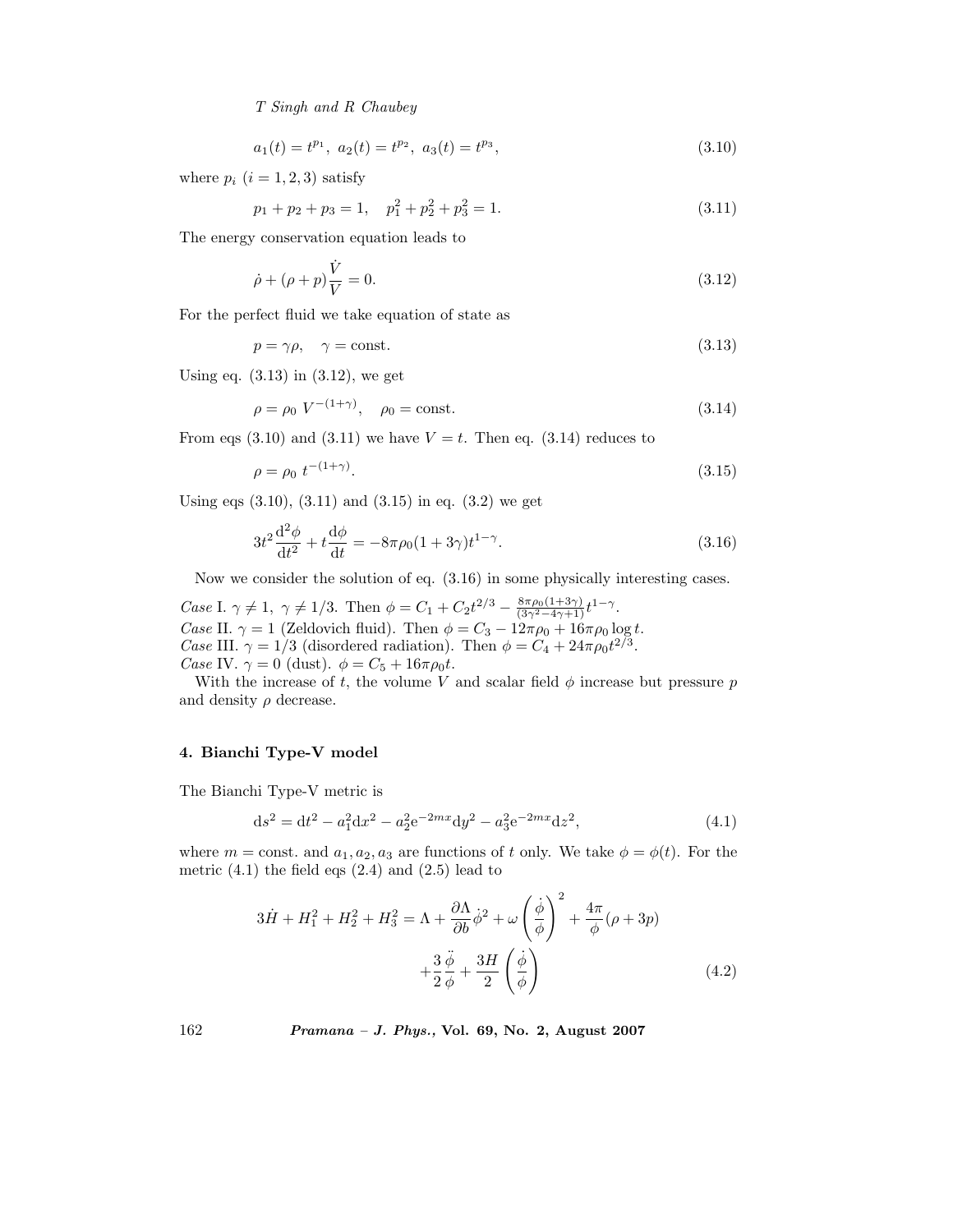#### *Modified generalized scalar–tensor theory*

$$
3HH_1 + \dot{H}_1 - \frac{2m^2}{a_1^2} = \Lambda - \frac{\partial \Lambda}{\partial b} \dot{\phi}^2 - \frac{4\pi}{\phi} (\rho - p) + H_1 \left(\frac{\dot{\phi}}{\phi}\right) + \frac{1}{2} \frac{\ddot{\phi}}{\phi} + \frac{3H}{2} \left(\frac{\dot{\phi}}{\phi}\right)
$$
(4.3)

$$
3HH_2 + \dot{H}_2 - \frac{2m^2}{a_1^2} = \Lambda - \frac{\partial \Lambda}{\partial b} \dot{\phi}^2 - \frac{4\pi}{\phi} (\rho - p) + H_2 \left(\frac{\dot{\phi}}{\phi}\right) + \frac{1}{2} \frac{\ddot{\phi}}{\phi} + \frac{3H}{2} \left(\frac{\dot{\phi}}{\phi}\right)
$$
(4.4)

$$
3HH_3 + \dot{H}_3 - \frac{2m^2}{a_1^2} = \Lambda - \frac{\partial \Lambda}{\partial b} \dot{\phi}^2 - \frac{4\pi}{\phi} (\rho - p) + H_3 \left(\frac{\dot{\phi}}{\phi}\right) + \frac{1}{2} \frac{\ddot{\phi}}{\phi} + \frac{3H}{2} \left(\frac{\dot{\phi}}{\phi}\right)
$$
(4.5)

$$
2H_1 = H_2 + H_3. \tag{4.6}
$$

Here  $H_i = \dot{a}_i/a_i$ ,  $i = 1, 2, 3$  and  $H = (H_1 + H_2 + H_3)/3$  and  $b = \phi_{i,i}\phi^{i} = \dot{\phi}^2$ ,  $\dot{\phi} = \frac{d\phi}{dt}$ .<br>From eq. (2.5), we obtain From eq. (2.5), we obtain

$$
R - 2\Lambda - 2\phi \frac{\partial \Lambda}{\partial \phi} + 4 \frac{\partial}{\partial t} \left( \phi \frac{\partial \Lambda}{\partial \dot{\phi}^2} \right) \dot{\phi} + 4\phi \frac{\partial \Lambda}{\partial \dot{\phi}^2} (\ddot{\phi} + 3H\dot{\phi})
$$

$$
= \omega \left( \frac{\dot{\phi}}{\phi} \right)^2 - 2\omega \left( \frac{\ddot{\phi}}{\phi} \right) - 6H\omega \frac{\dot{\phi}}{\phi} - \frac{\dot{\phi}^2}{\phi} \frac{\partial \omega}{\partial \phi}.
$$
(4.7)

We assume that  $\frac{\partial \Lambda}{\partial \dot{\phi}^2} = -\frac{\omega}{2\dot{\phi}^2}$  where  $\omega = \text{const.}$ ,  $\Lambda = -\frac{\omega}{2\dot{\phi}^2} \dot{\phi}^2$ . Then we have

$$
R = 6\dot{H} + H_1^2 + H_2^2 + H_3^2 + 9H^2 - \frac{6m^2}{a_1^2} = 0
$$
\n(4.8)

and

$$
2\Lambda + 2\phi \frac{\partial \Lambda}{\partial \phi} + 2\frac{\partial}{\partial t} \left(\frac{\omega}{\phi}\right) \dot{\phi} + \omega \left(\frac{\dot{\phi}}{\phi}\right)^2 - \frac{\dot{\phi}^2}{\phi} \frac{\partial \omega}{\partial \phi} = 0.
$$
 (4.9)

From eq. (4.6) we get  $a_2a_3 = a_1^2$ . By the transformation  $dt = a_1 d\eta$ , eq. (4.8) reduces to

$$
\frac{a_1''}{a_1} + \frac{a_2''}{a_2} + \frac{a_3''}{a_3} + \frac{a_1'^2}{a_1^2} + \frac{a_2'a_3'}{a_2a_3} - 3m^2 = 0.
$$
\n(4.10)

Here  $' \equiv d/d\eta$ . The solution of eq. (4.10) is given by

$$
a_1^2 = \sinh(2m\eta), \quad a_2^2 = \sinh(2m\eta) [\tanh(m\eta)]^{\sqrt{3}},
$$
  
\n
$$
a_3^2 = \sinh(2m\eta) [\tanh(m\eta)]^{-\sqrt{3}}.
$$
\n(4.11)

From the conservation equation  $T^i_j$ ;  $= 0$  we have

$$
\rho = \rho_0 [\sinh^{3/2}(2m\eta)]^{-(1+\gamma)}, \quad \rho_0 = \text{const.}
$$
\n(4.12)

Using eqs  $(4.11)$  and  $(4.12)$  in eq.  $(4.2)$  we get

*Pramana – J. Phys.*, Vol. 69, No. 2, August 
$$
2007
$$
 163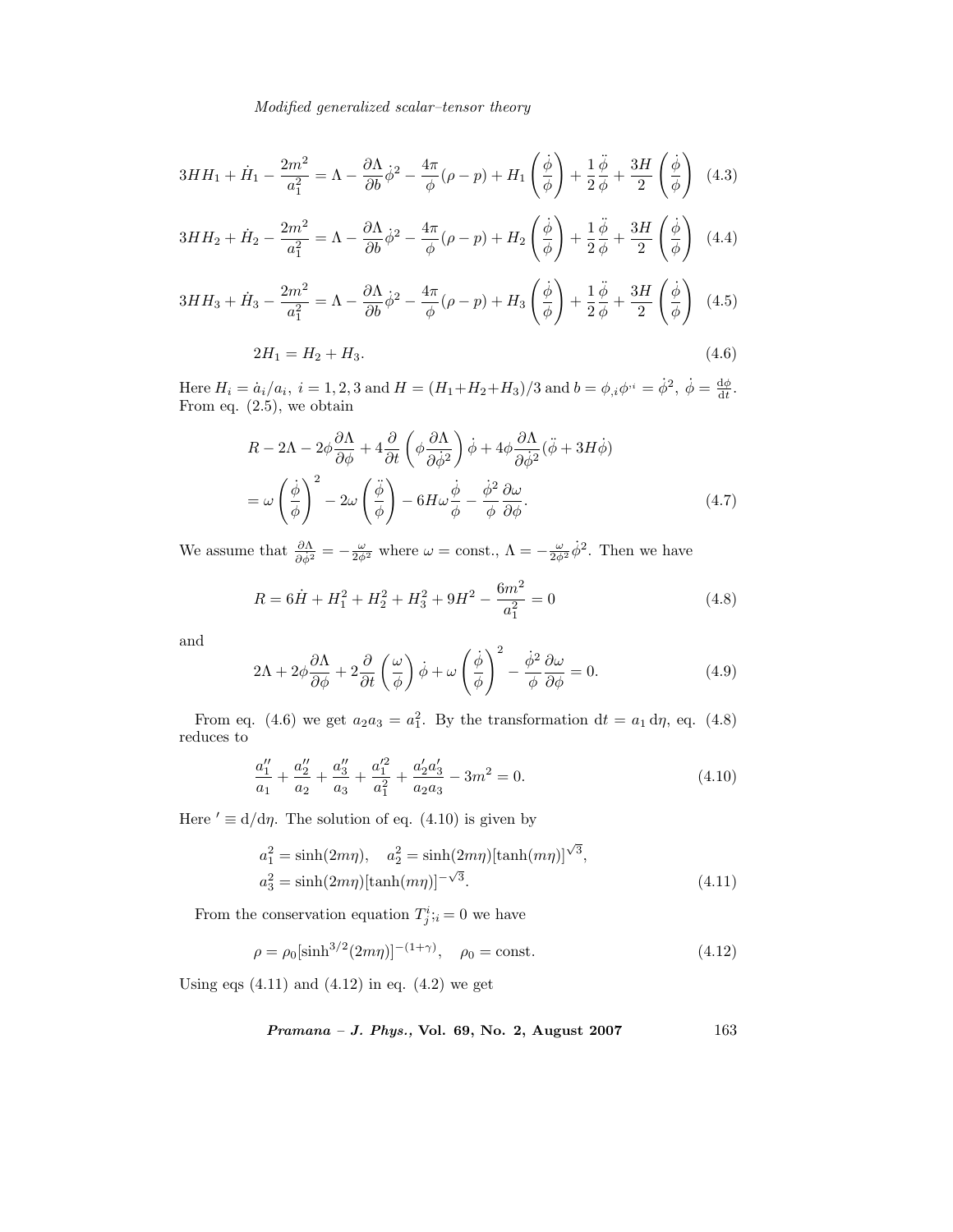$$
\frac{\mathrm{d}^2 \phi}{\mathrm{d}\eta^2} = -\frac{8\pi\rho_0(1+\gamma)}{3} \left[ \sinh(2m\eta) \right]^{-(1+3\gamma)/2}.
$$
 (4.13)

We consider the solution of eq. (4.13) in some physically interesting cases.

*Case* I.  $\gamma = 1/3$  (disordered radiation). Then  $\phi = -\frac{4\pi\rho_0}{3m^2} [2m^2\eta^2 \sin^{-1}(2m\eta) - 2m\eta (1 + 4m^2\omega^2)]$  $3m\eta\sqrt{1+4m^2\eta^2} - \log|2m\eta + \sqrt{1+4m^2\eta^2}| + C_1m\eta + C_2.$ 

*Case* II.  $\gamma = -1$  (vacuum fluid). Then  $\phi = \frac{4\pi\rho_0}{3m^2} \sinh(2m\eta) + C_3m\eta + C_4$ .<br>With the increase of t the volume *V* and scalar field  $\phi$  increase but not

With the increase of t, the volume V and scalar field  $\phi$  increase but pressure p d density a decrease and density  $\rho$  decrease.

# **5. Bianchi Type-VIo model**

The Bianchi Type-VIo metric is

$$
ds^{2} = dt^{2} - a_{1}^{2}dx^{2} - a_{2}^{2}e^{-2m^{2}x}dy^{2} - a_{3}^{2}e^{2m^{2}x}dz^{2},
$$
\n(5.1)

where  $m = \text{const.}$  and  $a_1, a_2, a_3$  are functions of t only. For the metric (5.1) the field eqs  $(2.4)$  and  $(2.5)$  lead to

$$
\frac{\ddot{a}_1}{a_1} + \frac{\ddot{a}_2}{a_2} + \frac{\ddot{a}_3}{a_3} = \Lambda + \frac{\partial \Lambda}{\partial b} \dot{\phi}^2 + \omega \left(\frac{\dot{\phi}}{\phi}\right)^2 + \frac{4\pi}{\phi} (\rho + 3p) \n+ \frac{3}{2} \frac{\ddot{\phi}}{\phi} + \frac{1}{2} \left(\frac{\dot{a}_1}{a_1} + \frac{\dot{a}_2}{a_2} + \frac{\dot{a}_3}{a_3}\right) \frac{\dot{\phi}}{\phi}
$$
\n(5.2)

$$
\frac{\ddot{a}_1}{a_1} + \frac{\dot{a}_1}{a_1} \left( \frac{\dot{a}_2}{a_2} + \frac{\dot{a}_3}{a_3} \right) - \frac{2m^4}{a_1^2} = \Lambda - \frac{\partial \Lambda}{\partial b} \dot{\phi}^2 - \frac{4\pi}{\phi} (\rho - p) + \frac{\dot{a}_1}{a_1} \frac{\dot{\phi}}{\phi} \n+ \frac{1}{2} \frac{\ddot{\phi}}{\phi} + \frac{1}{2} \left( \frac{\dot{a}_1}{a_1} + \frac{\dot{a}_2}{a_2} + \frac{\dot{a}_3}{a_3} \right) \frac{\dot{\phi}}{\phi}
$$
\n(5.3)

$$
\frac{\ddot{a}_2}{a_2} + \frac{\dot{a}_2}{a_2} \left( \frac{\dot{a}_3}{a_3} + \frac{\dot{a}_1}{a_1} \right) = \Lambda - \frac{\partial \Lambda}{\partial b} \dot{\phi}^2 - \frac{4\pi}{\phi} (\rho - p) + \frac{\dot{a}_2}{a_2} \frac{\dot{\phi}}{\phi} \n+ \frac{1}{2} \frac{\ddot{\phi}}{\phi} + \frac{1}{2} \left( \frac{\dot{a}_1}{a_1} + \frac{\dot{a}_2}{a_2} + \frac{\dot{a}_3}{a_3} \right) \frac{\dot{\phi}}{\phi}
$$
\n(5.4)

$$
\frac{\ddot{a}_3}{a_3} + \frac{\dot{a}_3}{a_3} \left( \frac{\dot{a}_1}{a_1} + \frac{\dot{a}_2}{a_2} \right) = \Lambda - \frac{\partial \Lambda}{\partial b} \dot{\phi}^2 - \frac{4\pi}{\phi} (\rho - p) \n+ \frac{\dot{a}_3}{a_3} \frac{\dot{\phi}}{\phi} + \frac{1}{2} \frac{\ddot{\phi}}{\phi} + \frac{1}{2} \left( \frac{\dot{a}_1}{a_1} + \frac{\dot{a}_2}{a_2} + \frac{\dot{a}_3}{a_3} \right) \frac{\dot{\phi}}{\phi}
$$
\n(5.5)

$$
\frac{\dot{a}_2}{a_2} = \frac{\dot{a}_3}{a_3}.\tag{5.6}
$$

From eq. (2.4) we obtain

164 *Pramana – J. Phys.,* **Vol. 69, No. 2, August 2007**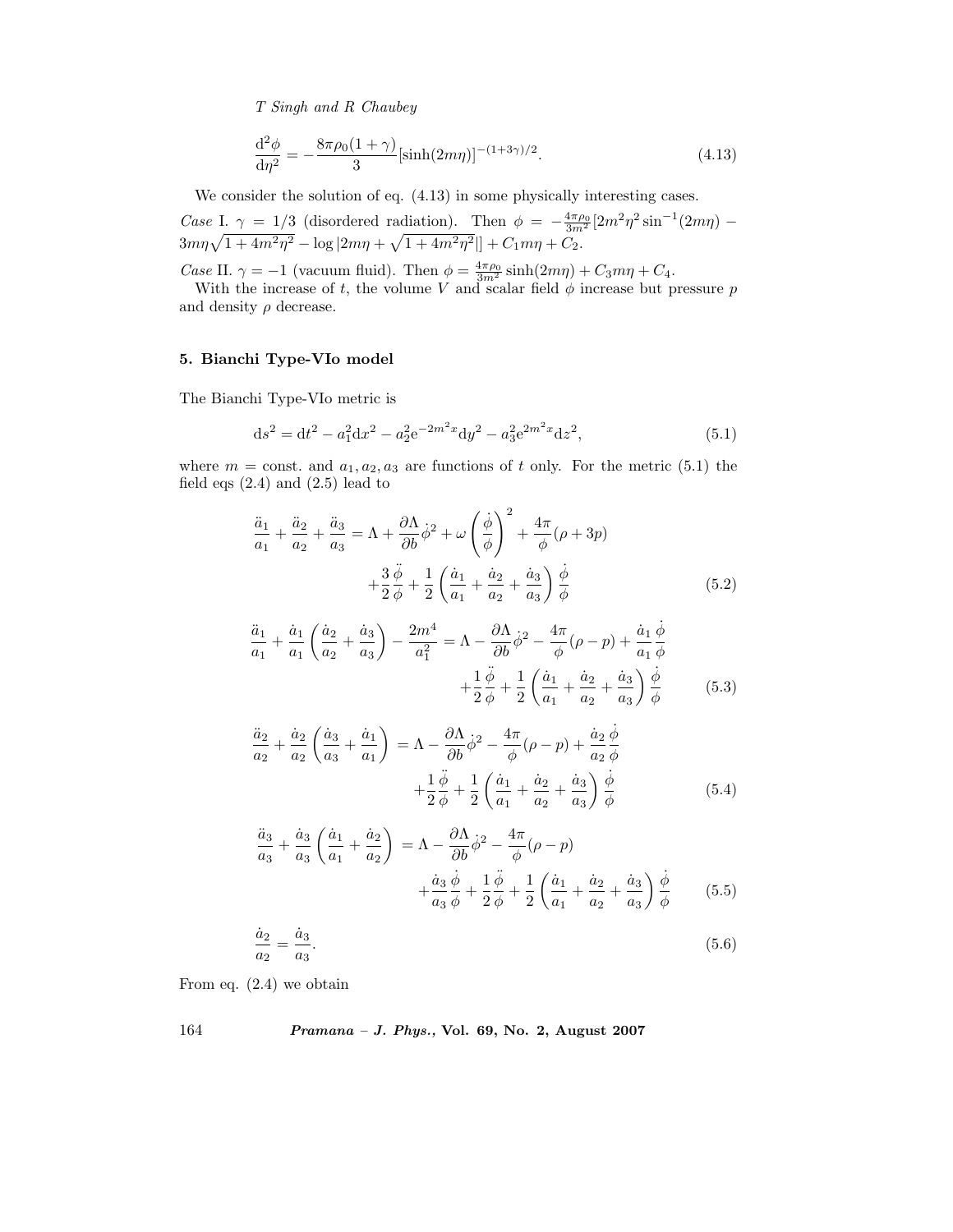*Modified generalized scalar–tensor theory*

$$
R - 2\Lambda - 2\phi \frac{\partial \Lambda}{\partial \phi} + 4 \frac{\partial}{\partial t} \left( \phi \frac{\partial \Lambda}{\partial \dot{\phi}^2} \right) \dot{\phi} + 4\phi \frac{\partial \Lambda}{\partial \dot{\phi}^2} \left\{ \ddot{\phi} + \dot{\phi} \left( \frac{\dot{a}_1}{a_1} + \frac{\dot{a}_2}{a_2} + \frac{\dot{a}_3}{a_3} \right) \right\}
$$
  
=  $\omega \left( \frac{\dot{\phi}}{\phi} \right)^2 - 2\omega \left( \frac{\ddot{\phi}}{\phi} \right) - 2\omega \frac{\dot{\phi}}{\phi} \left( \frac{\dot{a}_1}{a_1} + \frac{\dot{a}_2}{a_2} + \frac{\dot{a}_3}{a_3} \right) - \frac{\dot{\phi}^2}{\phi} \frac{\partial \omega}{\partial \phi},$  (5.7)

where

$$
R = 2\left[\frac{\ddot{a}_1}{a_1} + \frac{\ddot{a}_2}{a_2} + \frac{\ddot{a}_3}{a_3} + \frac{\dot{a}_1\dot{a}_2}{a_1a_2} + \frac{\dot{a}_2\dot{a}_3}{a_2a_3} + \frac{\dot{a}_3\dot{a}_1}{a_3a_1} - \frac{m^4}{a_1^2}\right].
$$
 (5.8)

Now we have  $(\partial \Lambda / \partial \dot{\phi}^2) = -(\omega / 2\phi^2)$ . Then eq. (5.7) reduces to

$$
2\Lambda + 2\phi \frac{\partial \Lambda}{\partial \phi} + \frac{\partial}{\partial t} \left(\frac{\omega}{\phi}\right) \dot{\phi} + \omega \left(\frac{\dot{\phi}}{\phi}\right)^2 - \frac{\dot{\phi}^2}{\phi} \frac{\partial \omega}{\partial \phi} = R.
$$
 (5.9)

Now we take  $\omega = \text{const.}$ ,  $\Lambda = -\frac{\omega}{2} \frac{\dot{\phi}^2}{\phi^2}$ . Then eq. (5.9) reduces to

$$
R = \frac{\ddot{a}_1}{a_1} + \frac{\ddot{a}_2}{a_2} + \frac{\ddot{a}_3}{a_3} + \frac{\dot{a}_1 \dot{a}_2}{a_1 a_2} + \frac{\dot{a}_2 \dot{a}_3}{a_2 a_3} + \frac{\dot{a}_3 \dot{a}_1}{a_3 a_1} - \frac{m^4}{a_1^2} = 0.
$$
 (5.10)

From eq. (5.6) we have

$$
(5.11)
$$

 $a_2 = a_3.$  (5.11) We take  $p = \gamma \rho$ ,  $0 \le \gamma \le 1$ . Then conservation equation  $T_j^i$ ;  $i = 0$  leads to  $\rho = \rho_0 (a_1 a_2 a_3)^{-(1+\gamma)}$ . Now using eq. (5.11) and making a change of variable  $t \to \eta$ <br>by  $dt = a_1 dm$  eqs. (5.2)–(5.5) reduce to by  $dt = a_1 d\eta$ , eqs (5.2)–(5.5) reduce to

$$
\frac{a_1''}{a_1} - \frac{a_1'^2}{a_1^2} + 2\frac{a_2''^2}{a_2^2} - \frac{a_1'a_2'}{a_1a_2} = \frac{4\pi\rho}{\phi}(1+3\gamma) + \frac{3}{2}\frac{\phi''}{\phi} + \left(\frac{a_2'}{a_2} - \frac{a_1'}{a_1}\right)\frac{\phi'}{\phi}
$$
(5.12)

$$
\frac{a_1''}{a_1} - \frac{a_1'^2}{a_1^2} + 2\frac{a_1'a_2'}{a_1a_2} - 2m^4 = \frac{4\pi\rho}{\phi}(1-\gamma) + \frac{1}{2}\frac{\phi''}{\phi} + \left(\frac{a_2'}{a_2} + \frac{a_1'}{a_1}\right)\frac{\phi'}{\phi}
$$
(5.13)

$$
\frac{a_2''}{a_2} - \frac{a_2'^2}{a_2^2} = \frac{4\pi\rho}{\phi}(1-\gamma) + \frac{1}{2}\frac{\phi''}{\phi} + 2\frac{a_2'}{a_2}\frac{\phi'}{\phi}.
$$
\n(5.14)

Here  $' \equiv d/d\eta$ . Then eq. (5.10) becomes

$$
\frac{a_1''}{a_1} - \frac{a_1'^2}{a_1^2} + 2\frac{a_2''}{a_2} + \frac{a_2'^2}{a_2^2} - m^4 = 0.
$$
\n(5.15)

A solution of eq. (5.15) is  $a_1 = \eta^{-1/4} e^{\eta^2/4}$ ,  $a_2 = a_3 = \sqrt{2}\eta^{1/2}$ ,  $m = (1/2)^{1/4}$ .<br>Then  $e^{-\eta^2/4}e^{\eta^2/4}(-1+\gamma)}$  From  $\cos(5.13)$  and  $(5.14)$  we have Then  $\rho = \rho_0 (2\eta^{3/4} e^{\eta^2/4})^{-(1+\gamma)}$ . From eqs (5.12) and (5.14) we have

$$
\frac{d^2\phi}{d\eta^2} + \frac{1}{\eta}\frac{d\phi}{d\eta} + 8\pi\rho_0\left(\gamma - \frac{1}{3}\right)[2\eta^{3/4}e^{\eta^2/4}]^{-(1+\gamma)} = 0.
$$
\n(5.16)

Now we consider some physically interesting cases. *Case* I.  $\gamma = 1/3$ . Then  $\phi = C_1 + C_2 \log \eta$ .

*Case* II.  $\gamma = -1$ . Then  $\phi = C_3 + C_4 \log \eta + \frac{8}{3} \pi \rho_0 \eta^2$ .<br>With the increase of t the volume *V* and scalar.

With the increase of t, the volume V and scalar field  $\phi$  increase but pressure p and density  $\rho$  decrease.

*Pramana – J. Phys.,* **Vol. 69, No. 2, August 2007** 165